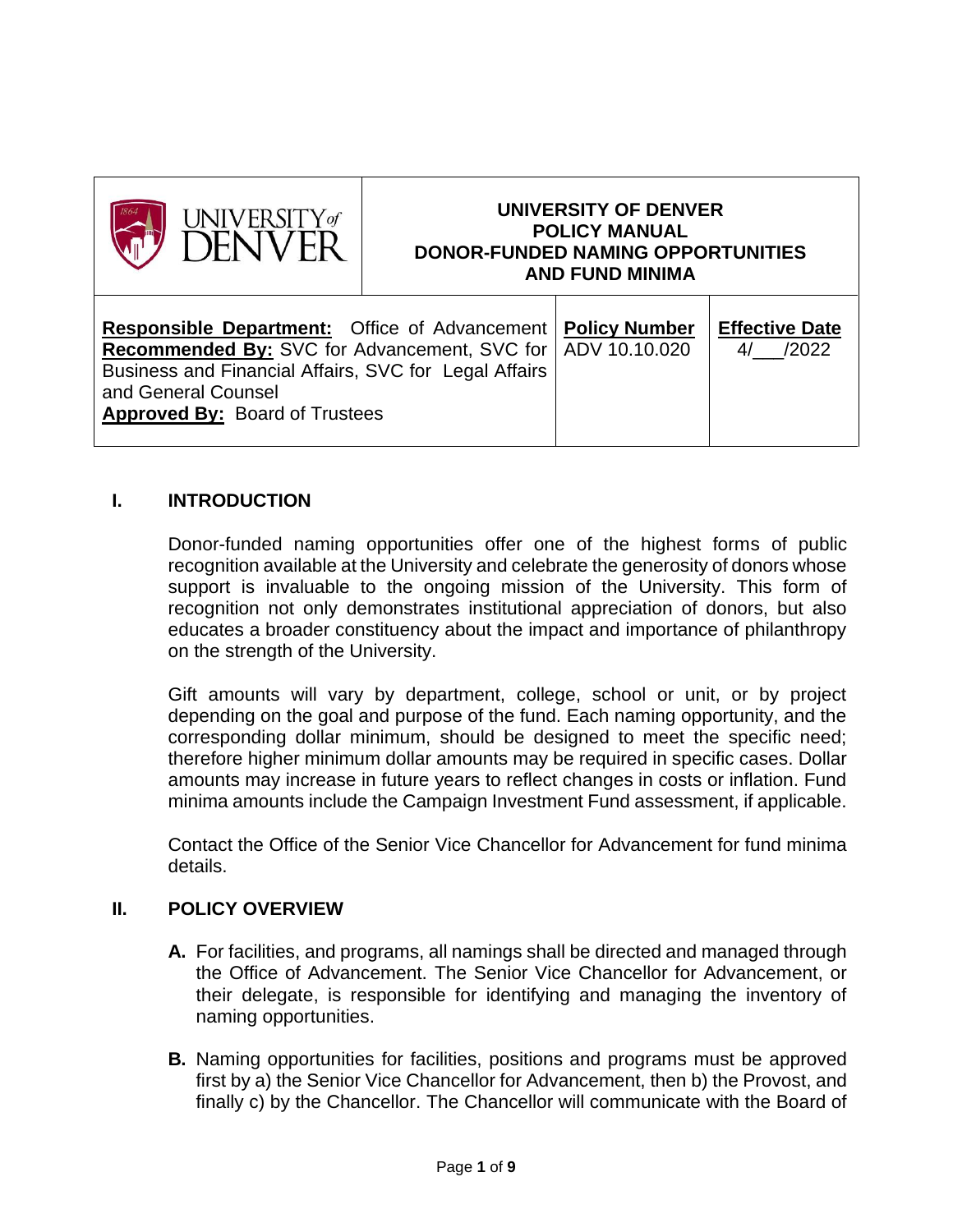Trustees regarding namings at the \$10M+ funding level.

- **C.** The Chancellor may recommend exceptions to this Policy, subject to approval of the Board of Trustees and after consultation with University leadership when appropriate.
- **D.** Naming gifts must constitute a significant portion of the total cost of the facility or program to be named and will either:
	- **1.** Fund the total cost of the facility or program, or
	- **2.** Provide funding for that portion of the total cost which would not have been available from any other source.
- **E.** No internal funds can be used, transferred, or applied to a pledge in order to meet a gift fund minimum.
- **F.** Strictly honorific naming of spaces or facilities without fundraising is not allowed.
- **G.** Naming of a University facility, position, or program does not confer donor control over the use of the named entity (for example, determining the recipient of a professorship or how a named space will be utilized).
- **H.** Naming of a University asset or entity must be made in accordance with this Policy and related procedures and meet all terms of University Policy ADV 10.10.010 - *Gift Acceptance*.

## **III. PROCESS OVERVIEW**

- **A.** For all namings, the donor or honoree must exhibit an image and demonstrate integrity consistent with the mission and values of the University.
- **B.** Naming requests must be accompanied by supporting documentation that outlines the donor gift and terms and the specific program, space, or facility to be named and submitted to Donor Relations and Stewardship, who will prepare for leadership review.
- **C.** All endowed named gift funds require a gift agreement as supporting documentation, signed by the donor(s), acknowledged by the Dean (if applicable), acknowledged by the Provost (if applicable), and agreed to by the Chancellor.
- **D.** All gift agreements for naming gifts must contain a clause that describes when the University would remove the name associated with the gift. (See Section Q.7 for grounds on which the University may remove a naming) The University will have no financial responsibility for returning any contributions already received.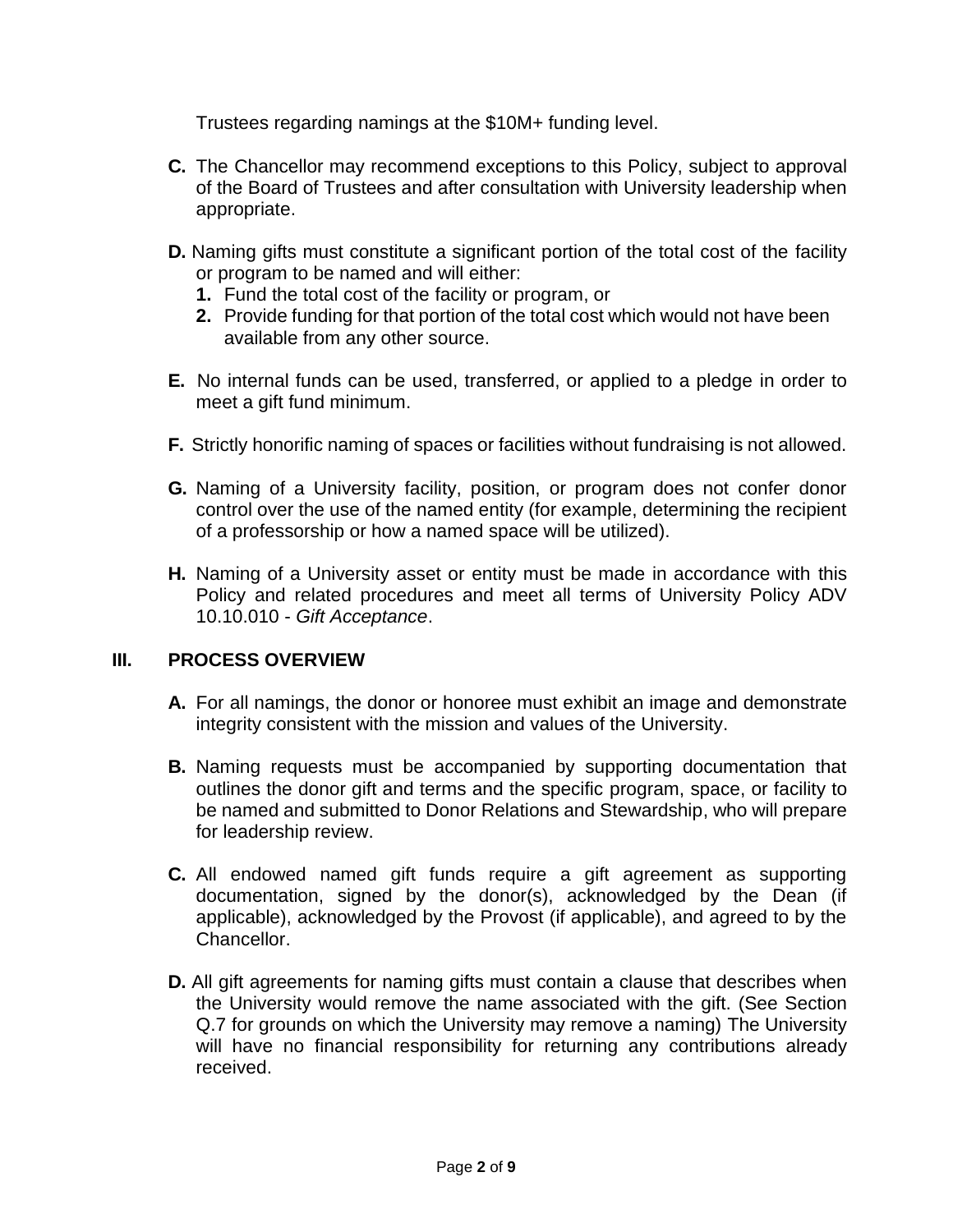- **E.** New endowments must be fully funded within five (5) years of creation of the endowment. Endowments established with a bequest or planned gift will be fully funded upon realization of the gift.
- **F.** Corporations or other organizations shall not name a University program, unit, department, or college unless approved as an exception by the Chancellor.
	- **1.** In the instance of corporate or organizational namings of facilities, the University shall take reasonable steps (e.g., due diligence) to avoid any appearance of undue influence or conflict of interest.
- **G.** Named funds must meet minimum fund thresholds. For donor-funded rooms and spaces, the recommended gift minimum is determined by the project cost or replacement cost, current marketable value, and location.
	- **1.** Minimum gift values may be changed at any time at the sole discretion of the University.
	- **2.** Pending agreements may be subject to the new funding levels.
- **H.** Naming gifts fall into one of four categories of duration: permanent naming (for endowed funds), annual naming (for one-time-use funds), fixed term naming, or naming for a building or facility.

## **I. Facilities and Program Namings**

- **1.** Naming gifts are limited to the life/use/existence of the facility or program.
- **2.** To determine the appropriate minimum amount needed, an analysis should be completed to identify the full and true cost of a new facility or program, including but not be limited to equipment needs, research funding, benefits and full or partial support staff, operations and maintenance, etc.)

## **J. Endowments – Permanent Naming**

- **1.** For endowments that support programs, faculty and other positions, centers and institutes, the expectation is that an annual payout requirement dictated by the budget for the program, position, center, or institute, will drive the minimum amount for the fund and be sufficient to fulfill the donor's intended purpose.
- **2.** The minimum gift required to establish an endowment is dependent upon the type and purpose of the endowment created, and minimum levels in effect at the time. Minimum endowment levels will be reviewed by Advancement on an as needed basis and updated, subject to University leadership review and approval.
- **3.** Donors are not permitted to specify any deviation from the Board-approved spending rate for the endowment. *See* Policy FINA 2.20.020 – Consolidated Endowment Fund: Management and Distribution. Exceptions will be granted only with approval of the Gift Acceptance Committee, the Chancellor, and the Board of Trustees.
- **4.** Positional faculty endowments must have existing full-time equivalent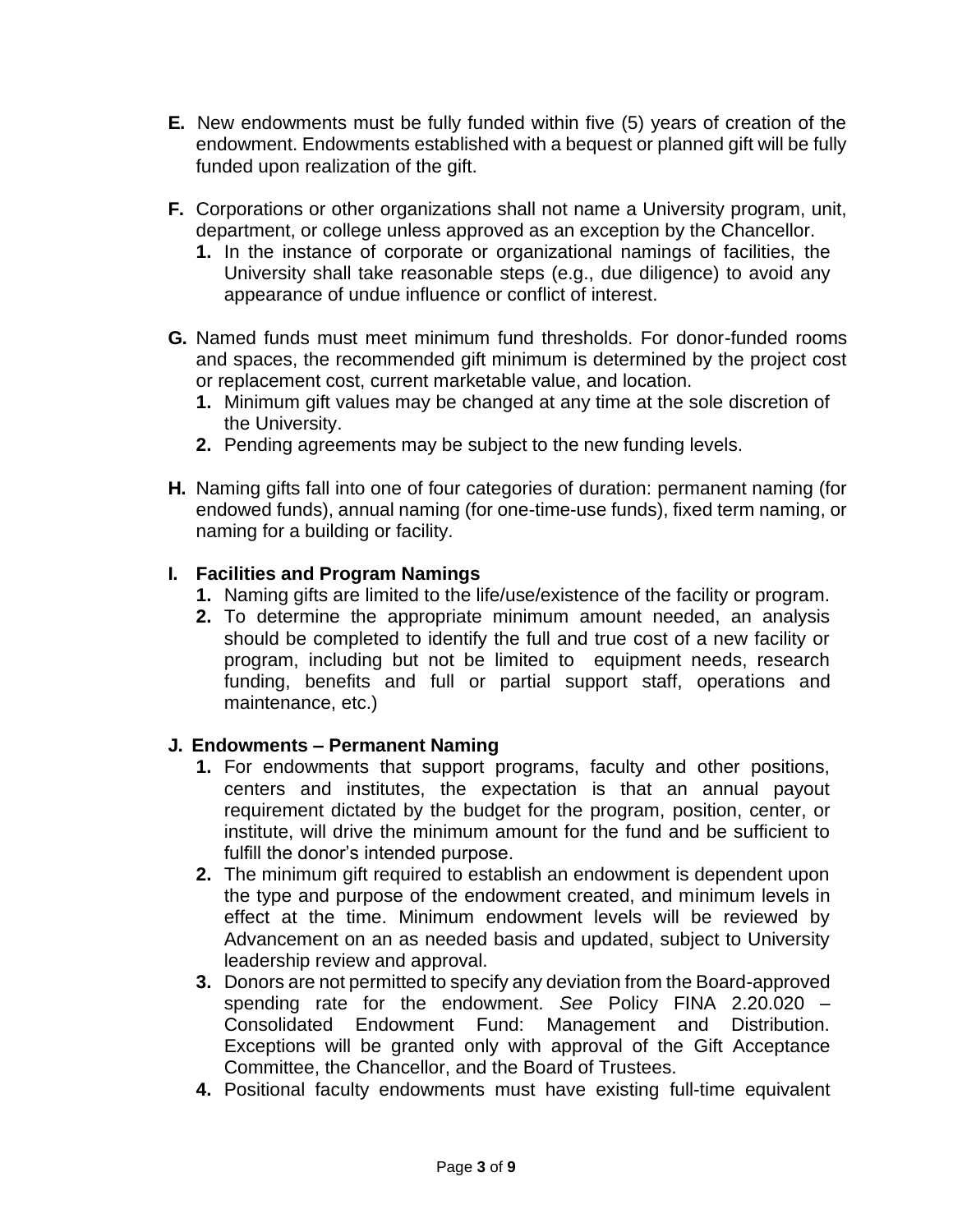(FTE) approval. Establishing an endowment will not necessarily create a new position.

- **5.** Funding for any new position must be consistent with department and school/college/unit's academic strategic plan. The endowment size must be sufficient to provide a market competitive salary based on area of discipline. An analysis of the full and true cost of a new position (including but not limited to office space, equipment, lab space, research funds, benefits and full or partial support staff) is required. The unit's dean, department chair, or director must be consulted on the analysis.
- **6.** Quasi-endowments are funds designated by the University or the Board of Trustees to function as an endowment which do not contain donor restrictions to preserve principal in perpetuity. Quasi-endowment funds generally are invested with other endowment funds in the University's consolidated endowment investment pool, provide quarterly spendable distributions, and otherwise function as endowment funds. Quasiendowments are authorized by the Senior Vice Chancellor for Business and Financial Affairs and the Provost and Executive Vice Chancellor, with final review and approval by the Finance and Budget Committee of the Board of Trustees. The request must adhere to all aspects of University Policy FINA 2.30.091 – *Establishment of Quasi-Endowments*, including its minimum funding threshold and investment period*.* The request must identify the source of the funds for the endowment's initial funding, state the case for using the funds to establish a quasi-endowment, and specify the purpose of the endowment and any guidelines governing the use of its spendable income or invasion of its principal.
- **7.** The minimum amount needed to establish an endowment, regardless of naming, is \$50,000.
- **8.** The minimum amount needed to establish a quasi-endowment is \$100,000.

## **K. Current Use Funds – annual namings**

- **1.** Current use (spendable) funds are typically created for a distinct purpose and are often expended during an academic year. Current use funds are typically not named in honor of a donor, but can be as long as the donor understands the fund is not permanent and meets the established minimum funding threshold. When possible, use of a single fund for multiple gifts with the same purpose is encouraged to permit broad and flexible use of the gifts.
- **2.** The minimum gift(s) to establish a current use fund is determined on a case-by-case basis, based on the needs of the unit being supported. Consultation with the dean, division chair, or other unit leadership is required prior to gifts being accepted to confirm that the gift can be used as requested by the donor and will meet department needs.
- **3.** Current use funds created with the intention of accumulating gifts in order to reach an endowment minimum ("pre-endowed" funds) must reach the minimum in effect at the time, and will not be "grandfathered" to a prior,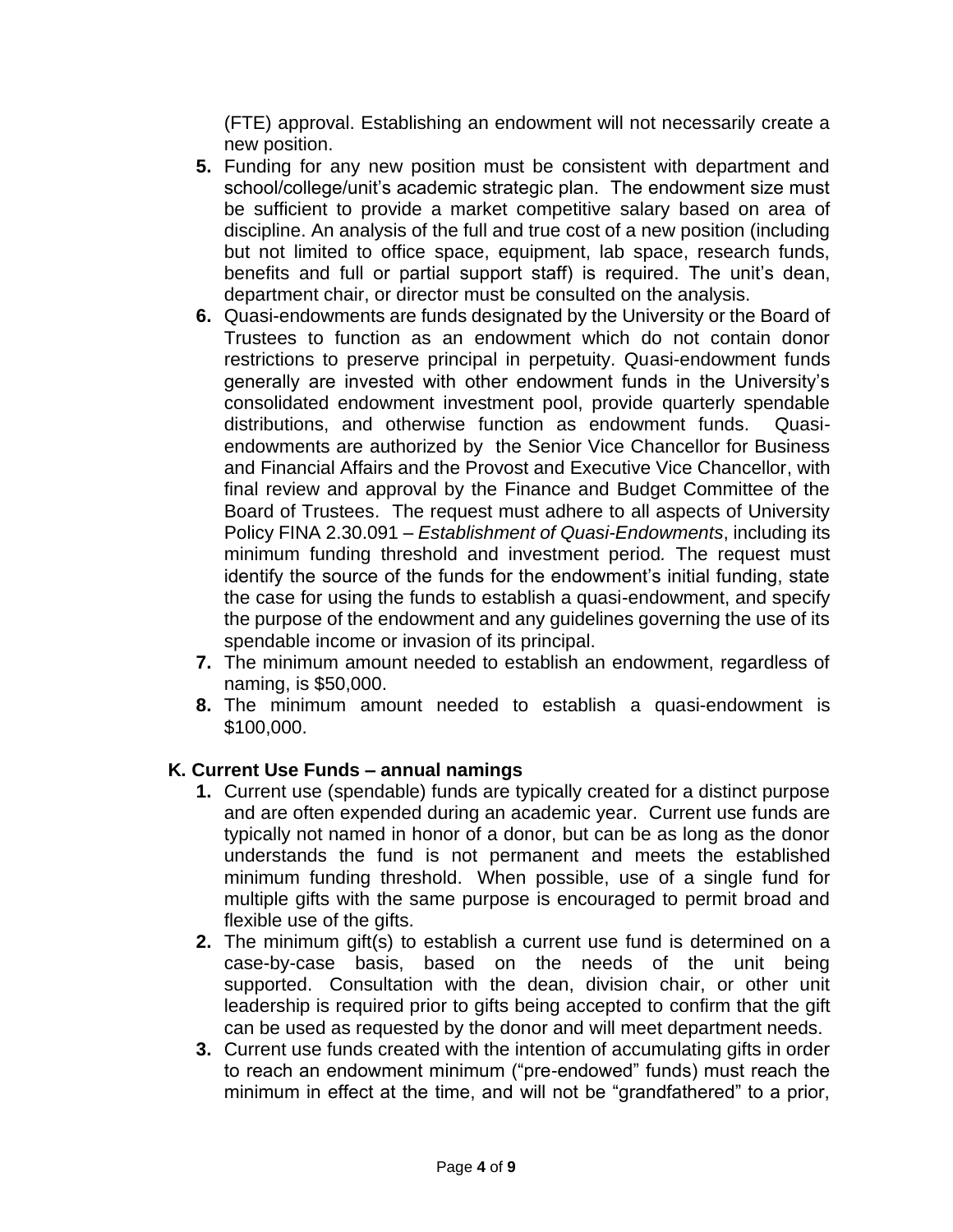lower minimum. The maximum amount of time allowed to reach the minimum is three years.

**4.** Current use funds may also be created in conjunction with endowed fund bequests, in order for donors to have an immediate impact during their lifetimes ("virtual endowments"). The bequest amount must comply with the corresponding endowment minimum then in effect, and the current use fund must yield an annual amount equal to or greater than the endowment payout under the spending policy then in effect.

## **L. Planned Gifts**

Planned gifts are contributions from individuals wherein the use of the gift is usually deferred, and may involve assets without a readily ascertainable value in excess of \$50,000. Specific guidelines have been established for Planned Gift acceptance and must be reviewed on a case by case basis by the Office of Gift Planning, Advancement, or General Counsel, as appropriate.

## **M. Memorial and Honorary Funds**

A memorial or honorary fund is created by a gift(s) given in memory of or in honor of an individual. A memorial or honorary fund may be established as an endowment or as a current fund, as determined by the family or the donor. If endowed, memorial and honorary funds must comply with established endowment minimums for the specified purpose. A current use memorial fund may be established with a name, as long as the total gifts to the fund total \$5,000 or more and the donors are appropriately informed that the fund is not permanent.

## **N. Naming facilities**

- **1.** Naming opportunities may include new facilities that are to be constructed or acquired, and existing facilities, including those that are undergoing renovations.
- **2.** Selection of facility names should take into account the University's Campus Framework Plan and all new major capital projects that are dependent upon private funding.
- **3.** In general, buildings will be named for a donor who provides the University with at least 51% of the fundraising target for its private construction or renovation costs.
- **4.** A naming opportunity for a building or facility will require an irrevocable agreement with the University assuring that the funds will be received in a reasonable period of time relative to the construction or renovation of the building or facility.
- **5.** In general, while reasonable architectural planning may occur, the University will not break ground on a capital project until 30% of the total projected cost or 50% of the total fundraising goal (whichever is greater) has been secured in philanthropic commitments. Exceptions to this may be recommended by the Gift Acceptance Committee, for the consideration of the Chancellor.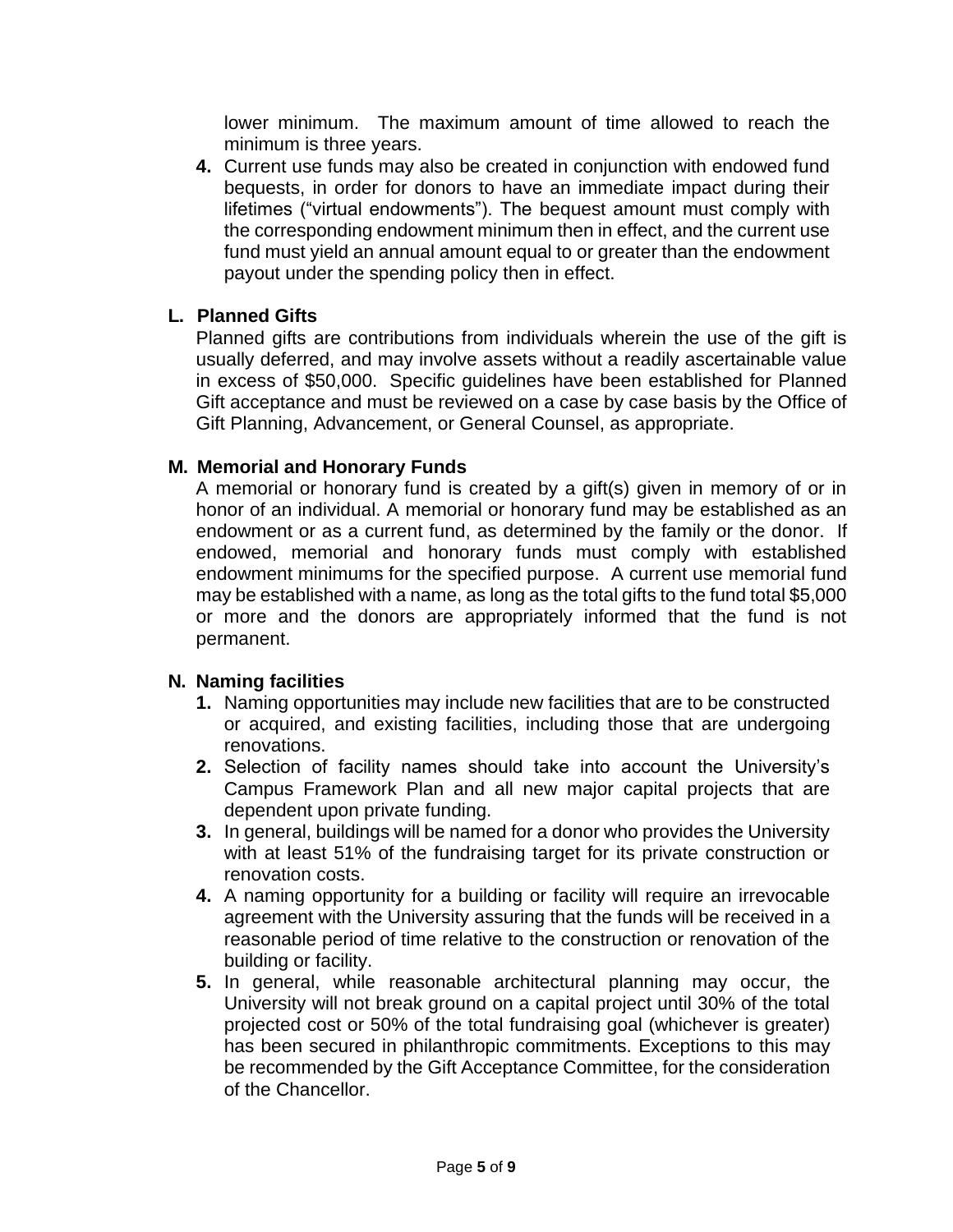**6.** Natural items such as trees, shrubs, and plants shall not be named. The Senior Vice Chancellor for Advancement may grant exceptions to this on occasion, upon their discretion.

## **O. Naming programs, centers or institutes**

- **1.** A named gift for a program should be adequate to provide the annual income to support that program for the program's duration. New programs must be vetted by the appropriate Dean and the Provost before conversations proceed with the donor.
- **2.** The program, as opposed to the specific person (such as a faculty member or scholarship recipient), is supported by the endowment.

# **P. Status of contribution at the time of naming facilities and programs**

- **1.** When a facility or program is to be named in consideration of a financial contribution, the gift shall have been received by the University, or its future receipt shall be assured through the appropriate signed agreement before a naming action shall be taken.
- **2.** Pledges to be paid over a period of time, typically up to five years, are acceptable for current naming of facilities and programs when a signed pledge payment agreement for the total is in hand. Pledges for beyond five years must be approved in accordance with University Policy ADV 10.10.010 –*Gift Acceptance*.
- **3.** A naming conferred in recognition of a pledge is contingent on fulfillment of that pledge and will be approved on that condition. The physical placement of a naming will only occur after at least 50% of the funding commitment is received.
- **4.** If the pledged gift is to name new construction, renovation, or other projects with cash-flow considerations, the timing of the pledge payments should be such that sufficient current dollars are available to cover project costs.
- **5.** Irrevocable planned gifts may occasionally generate naming of facilities and programs and must be approved by the Senior Vice Chancellor for Advancement, who will recommend action to the Chancellor, and only if current cash flow considerations are not an issue for the requesting facility or program. Irrevocable planned gifts will be credited at their face value, with particular emphasis being given to the predictability of the long-term value of the irrevocable deferred gift.
- **6.** Combinations of revocable planned gifts and cash may occasionally generate naming opportunities under certain circumstances and must be approved by the Senior Vice Chancellor for Advancement, who will recommend action to the Chancellor. Each combination request must be explained fully and a case made for the appropriateness of the naming given the specifics of a particular gift. Particular emphasis will be given to the cash flow requirements of the requesting facility or program, the predictability of the long-term value of the revocable deferred gift component, and the predictability of its receipt.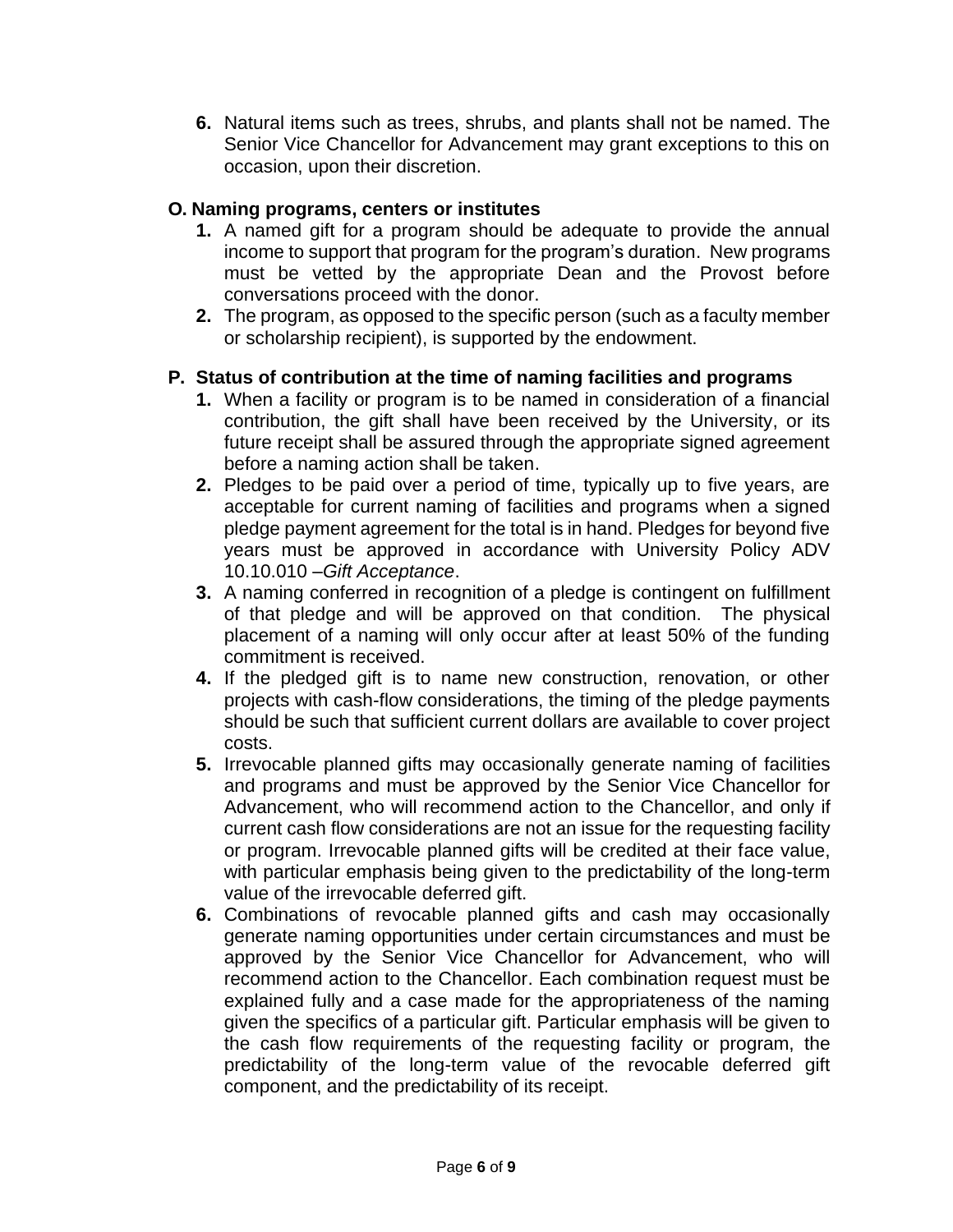## **Q. Duration and modification of namings for facilities and programs**

- **1.** The duration of a donor's or honoree's name on any facility or program ordinarily continues for as long as the facility or program is used in the same manner for which the naming occurred. Upon demolition, replacement, substantial renovation, re-designation of purpose, or similar modification of a named facility or program, the University may deem that the naming period has concluded.
- **2.** At the discretion of the Office of Advancement, the appropriate Advancement representative may be directed to make all reasonable efforts to inform in advance the original donors and/or honorees, or their surviving family members, when the naming period is deemed to have concluded.
- **3.** The duration of a donor wall is contingent upon the life cycle of the facility or program, and once the life cycle has ended, the donor wall can be removed with approval from the Office of Advancement.

## **4. Renaming**

- **a)** Any proposal to rename a facility or area or to add a second name in recognition of a gift shall be reviewed by the Senior Vice Chancellor for Advancement, who will recommend action to the Chancellor. The review shall include any gift documents pertaining to the original gift and related naming, as well as gift documentation pertaining to the subsequent gift and proposed renaming.
- **b)** When the donor's or honoree's naming period has concluded, the facility or program may be renamed, with the original name removed, in recognition of new gifts, subject to any specific terms and conditions set forth in the original agreement.

## **5. Term naming**

In appropriate instances, naming may be granted for a predetermined fixed term. At the end of the term, the name of the facility or program shall expire but may be renewed with the same or a new name. The naming agreement should specify the period of time for which the facility or program will be named.

## **6. Donor or honoree name changes**

If a donor or honoree requests a change to the name of a facility or program (e.g., due to divorce or corporate merger), the University will consider the request.

## **7. Removal of naming approval**

The University reserves the right to remove and terminate its obligations regarding a naming, on reasonable grounds, with no financial responsibility for returning any received contributions to the donor. The Chancellor must approve all removals prior to removal. Reasonable grounds to remove and terminate a naming include, but are not limited to, the following:

**a)** If the donor's or honoree's reputation, actions, or behavior do not align with the University's values or mission;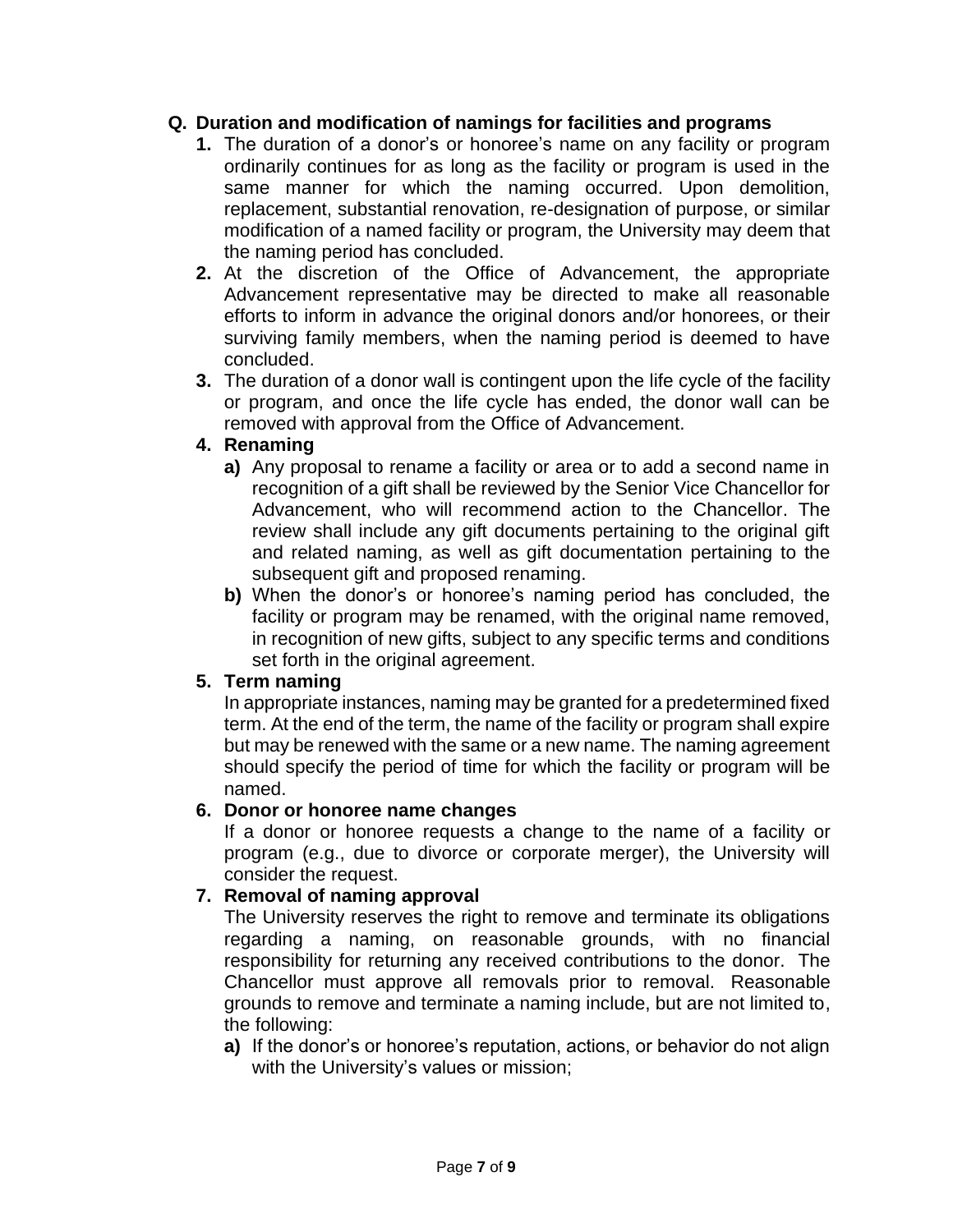- **b)** If the donor or benefactor fails to maintain payments on a pledge upon which the naming was bestowed. In such an instance, the naming may be removed after a pro-rata period of time that reflects the number of pledge payments made, given the estimated useful life of the program or building or the term of years covered by the naming agreement, as applicable;
- **c)** If a planned gift upon which the naming was bestowed does not result in the value agreed upon;
- **d)** If a facility has been named without proper approval (determined after due diligence confirming that the naming was not properly approved).

## **R. Responsibilities for costs**

- **1.** In the event that the General Counsel determines that it is appropriate for the University to engage outside legal counsel to advise on a donor-funded naming opportunity or other gift, all legal costs incurred by the University arising from that matter are the responsibility of the college/unit supported by the gift.
- **2.** All University costs of donor or honoree signage or recognition are the responsibility of the college/unit supported by the gift.
- **3.** If the donor or honoree requests a sign or recognition to be changed, all replacement signage and other related costs shall be at the donor's expense.

## **S. Physical naming recognition**

- **1.** Naming signage shall not be approved until the actual naming has been approved by the Chancellor.
- **2.** Naming signage shall conform to all University signature guidelines and shall not be installed until approved by the Office of the University Architect and the Office of Advancement.
- **3.** Naming signage standards shall conform to all University branding standards. Signage reflecting a corporate or organizational naming of a facility may not include the donor's logo or other components of branding. Corporate or organizational branding in this Policy applies only to donorfunded namings and does not apply to leased spaces or other contractual business relationships.
- **4.** No statues or significant works of art recognizing a donor's gift or to honor a person shall be commissioned or installed without following University Policy 2.30.055- *Works of Art, Collections, Acceptance, & Display* and by receiving approval of the Office of the University Architect and the Office of Advancement.
- **5.** No publicity of the naming shall be released to the public until it has been approved by the Chancellor.
- **6.** All gift minimums for donor recognition, which include public displays, signs, donor walls and mounted objects that recognize a donor, shall be predetermined by the Office of Advancement.